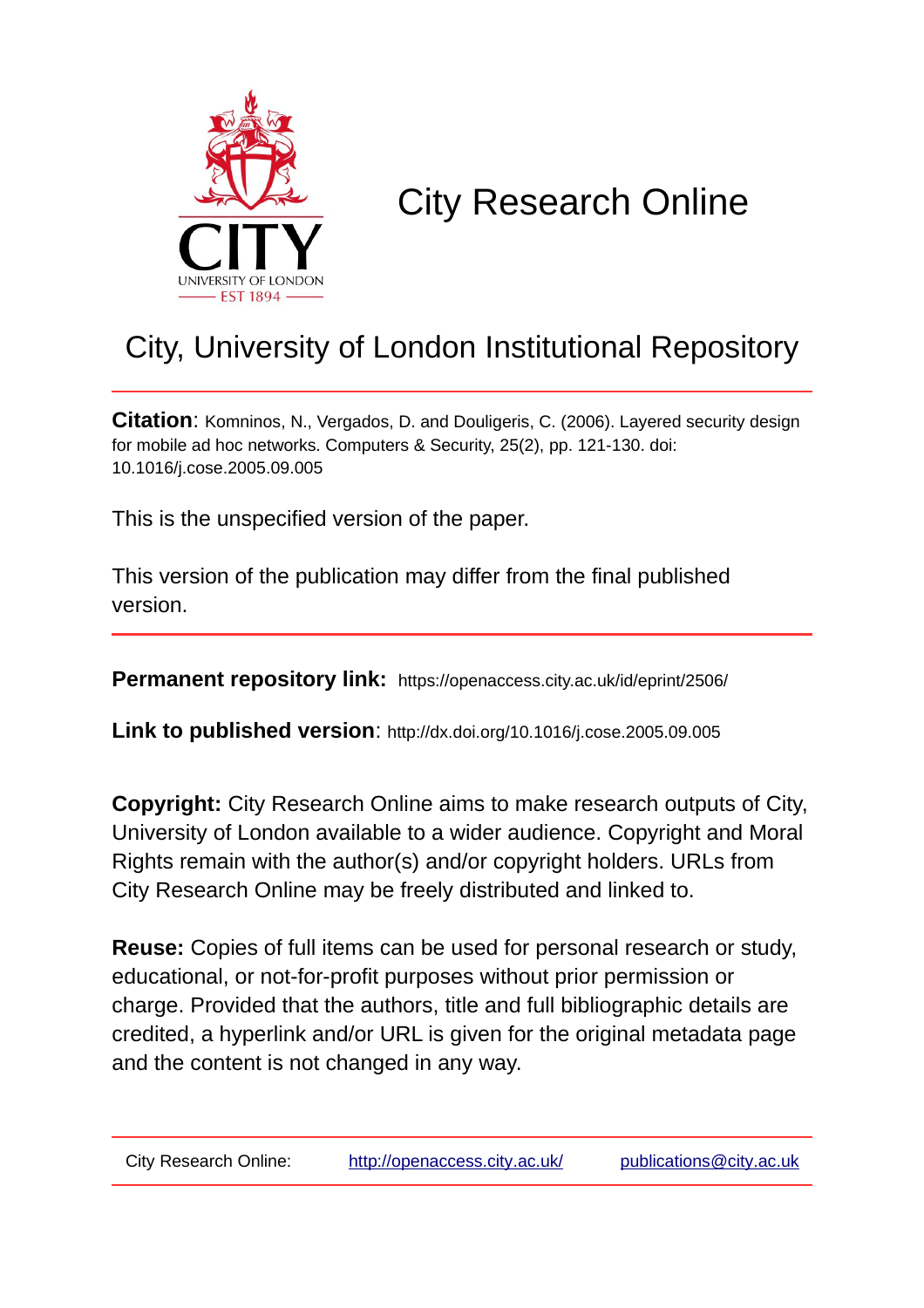#### **Layered Security Design for Mobile Ad-Hoc Networks**

Nikos Komninos\*, Dimitris Vergados\*, Christos Douligeris\*\*

\*Department of Information and Communication Systems Engineering University of the Aegean, 83200 Samos Greece [komninos@aegean.gr,](mailto:Komninos@aegean.gr) [vergados@aegean.gr](mailto:vergados@aegean.gr)

> \*\*Department of Informatics University of Piraeus 18534 Piraeus Greece [cdoulig@unipi.gr](mailto:cdoulig@unipi.gr)

#### **Abstract**

*When security of a given network architecture is not properly designed from the beginning, it is difficult to preserve confidentiality, authenticity, integrity and nonrepudiation in practical networks. Unlike traditional mobile wireless networks, ad hoc networks rely on individual nodes to keep all the necessary interconnections alive. In this article we investigate the principal security issues for protecting mobile ad hoc networks at the data link and network layers. The security requirements for these two layers are identified and the design criteria for creating secure ad hoc networks using multiple lines of defense against malicious attacks are discussed.*

**Keywords:** mobile ad hoc networks, security, link and network layers, authentication.

#### **1. Introduction**

Unlike networks using dedicated nodes to support basic functions like packet forwarding, routing, and network management, in ad hoc networks these functions are carried out by all available nodes. Nodes communicate with each other using wireless radios and operate by following a peer-to-peer network model. Such networks are also referred to as mobile ad hoc networks (MANET) [7].



**Figure 1 - Topology changes in MANET**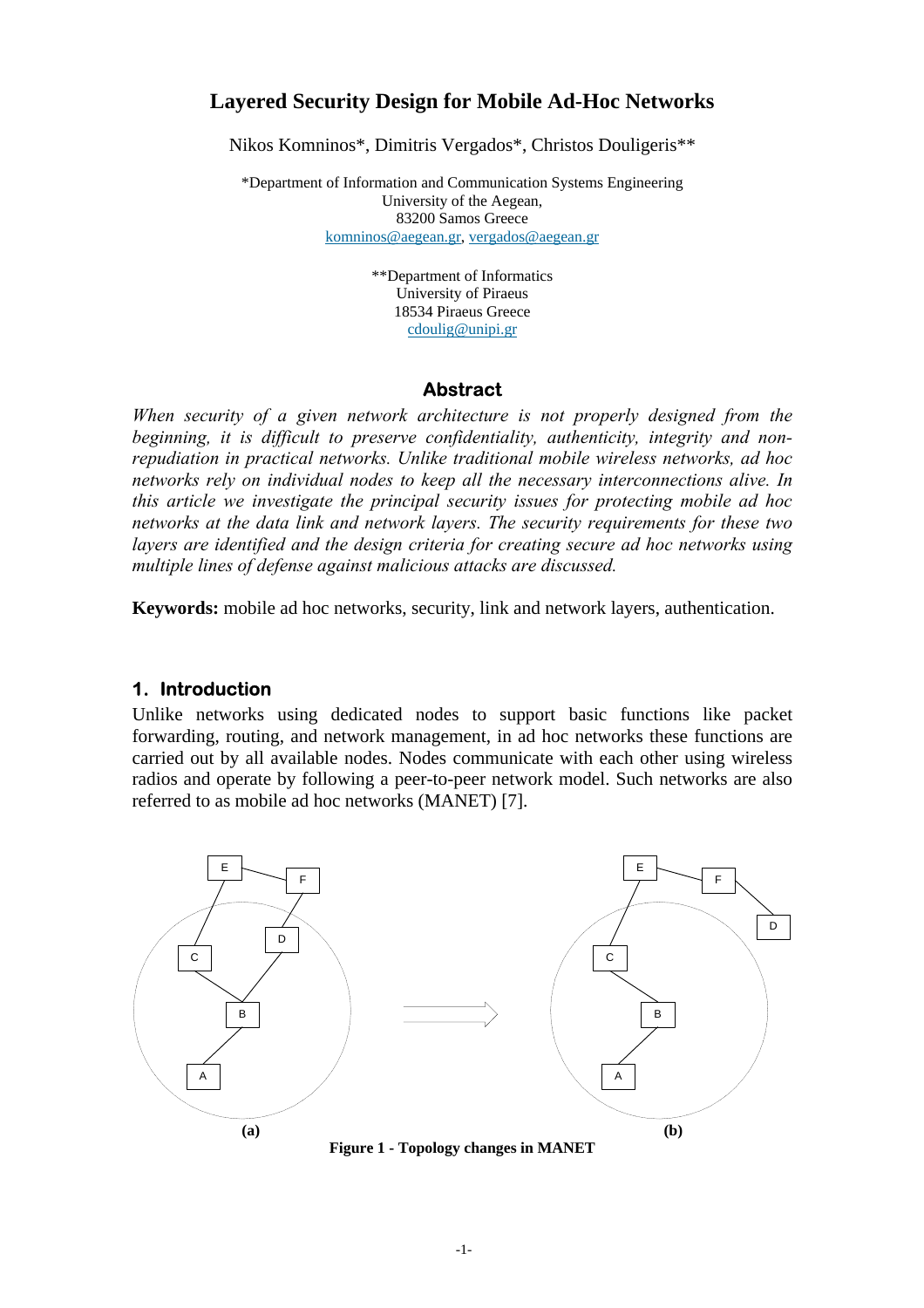A simple MANET example is illustrated in Figure 1. Here it is shown how mobility in ad hoc networks causes changes in the network topology. Initially, the network has the topology shown in Figure 1 (a) but when node D moves out of the radio range of node B, the network topology changes to the one in Figure 1 (b). When node D moves out of node B's radio range, link is broken. Nevertheless, the network remains connected since node B can reach node D though nodes C, E, and F.

So far, applications of mobile ad hoc networks have been visualised mainly for crisis solutions (e.g., in the battlefield or in rescue operations). In these applications, all the nodes of the network belong to a single authority (e.g. a single military unit or a rescue team). With the progress of technology, however, it is becoming possible to deploy MANET for civilian applications as well [4, 5, 24]. Examples include networks of cars and provision of communication facilities in remote areas. In these networks, the nodes do not necessarily belong to a single authority. In addition, these networks could be larger, have a longer lifetime, and they could be completely self-organizing, meaning that the network could be run solely by the operation of the end-users.

Since ad hoc networks can be deployed rapidly, sensitive applications raise important security issues. Security requirements in ad hoc networks are different from those of fixed networks. While the security requirements are the common ones, namely availability, confidentiality, integrity, authentication and non-repudiation, they are considered differently for ad hoc networks due to system constraints in mobile devices (i.e. low power microprocessor, small memory and bandwidth, short battery life) and frequent network topology changes.

In this article, we focus on the key attributes related to the security of ad hoc networks. We seek to identify the security issues and attacks in such networks and also examine secure protocols found in the data link and network layers. We also propose a layered security design that uses multiple lines of defence against malicious attacks and other network faults. In particular, section 2 mentions the security goals and types of attacks that exist in ad hoc networks. Sections 3 and 4 present the security aspects of link and network layer security protocols and their challenges to secure MANET. Section 5 describes the layered security design and discusses how challenge-response and zero knowledge cryptographic protocols can be applied. Finally, section 6 concludes with comments on the unexplored security areas for MANET.

#### **2. Securing ad hoc networks**

Security in ad hoc networks is difficult to be achieved due to their nature. The vulnerability of the links, the limited physical protection of each of the nodes, the sporadic nature of connectivity, the dynamically changing topology, the absence of a certification authority and the lack of a centralized monitoring or management point make security goals difficult to achieve [7]. In order to identify critical security points in ad hoc networks, it is necessary to examine the security requirements and the types of attacks from the ad hoc network perspective.

#### **2.1. Security Requirements**

Security requirements depend very much on the kind of application the mobile ad hoc network is to be used and the environment in which it has to operate. For example, a military MANET will have very stringent requirements in terms of confidentiality and resistance to the denial of service attacks (DoS). Similar to other practical networks,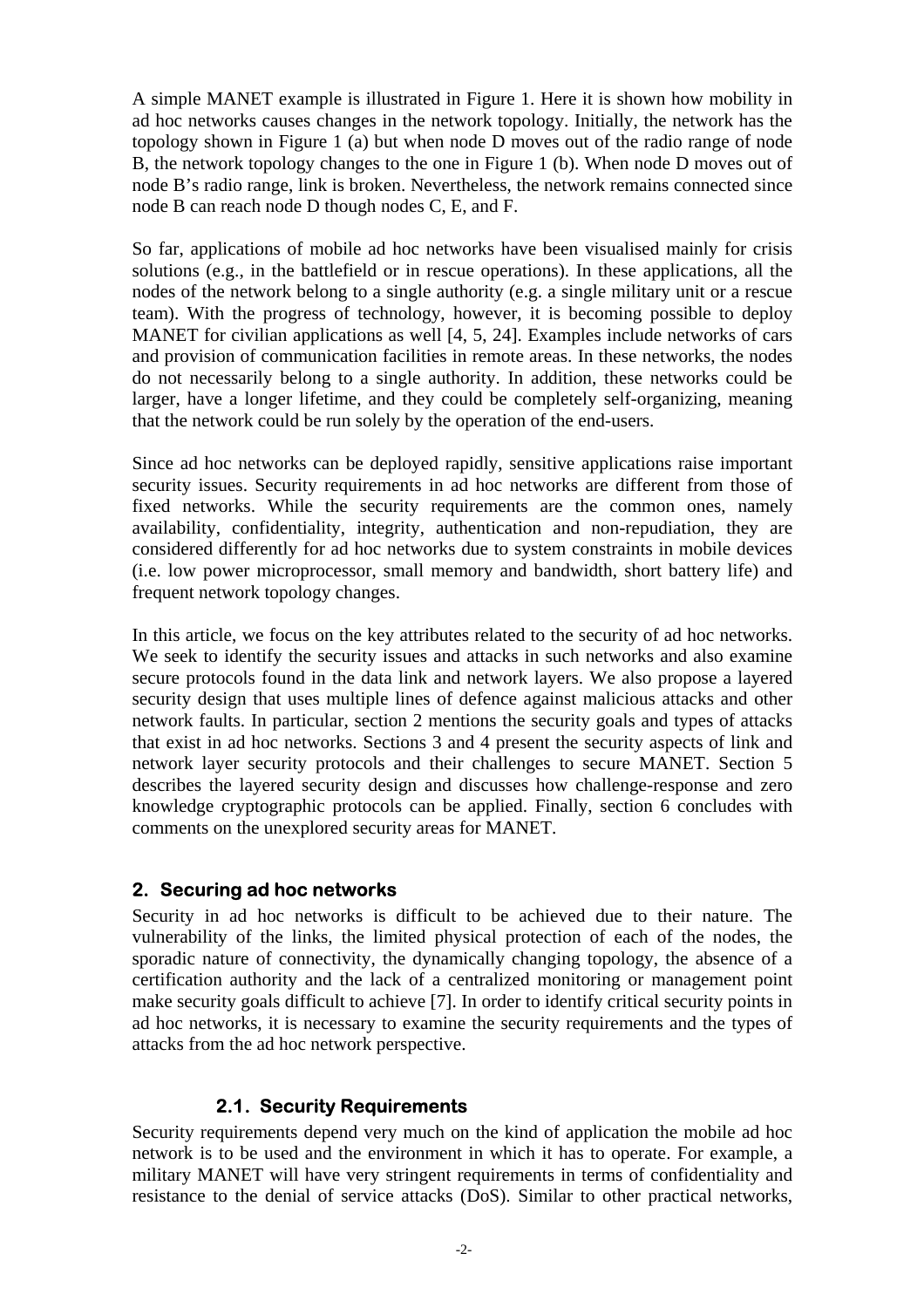MANET security goals include availability, authenticity, integrity, confidentiality and non-repudiation.

*Availability* can be considered as the key value attribute related to the security of networks. It ensures that the service offered by the node will be available to its users when expected and also guarantees the survivability of network devices despite DoS attacks [4, 5, 24]. Possible attacks include adversaries who employ jamming to interfere with communication on physical channels, disrupt the routing protocol, disconnect the network and bring down high-level services [3, 10, 13].

*Authentication* ensures that the communicating parties are the ones claim to be and that the source of information is assured  $[1, 4, 5, 24]$ . Without authentication, an adversary could gain unauthorized access to resources and to sensitive information and possibly interfere with the operation of other nodes [9, 11, 14, 21].

*Integrity* ensures that no one can tamper with the transferred content [1, 4, 5, 24]. The communicating nodes want to be sure that the information comes from an authenticated node and not from a node that has been compromised and send out incorrect data. For example, message corruption because of radio propagation impairment or because of malicious attacks should be avoided.

*Confidentiality* ensures the protection of sensitive data so that no one can see the transferred contents [1, 4, 5, 24]. Leakage of sensitive information, such as in military environment, could have devastating consequences. However, it is pointless to attempt to protect the secrecy of a communication without first ensuring that one is talking to the right node.

*Non-repudiation* ensures that the communicating parties cannot deny their actions [1, 4, 5, 24]. It is useful for the detection and isolation of malicious nodes. When node A receives an erroneous message from node B, non-repudiation allows node A to accuse node B using this message and to convince other nodes that node B has been compromised.

## **2.2. Types of Attacks**

Similar to other wireless networks, ad hoc networks are susceptible to *passive* and *active* attacks [1, 4, 5, 24]. Passive attacks typically involve only eavesdropping of data, whereas active attacks involve actions performed by adversaries such as replication, modification and deletion of exchanged data. In particular, attacks in ad hoc networks can target to cause congestion, propagate incorrect routing information, prevent services from working properly or shut them down completely [12, 14, 26].

Nodes that perform active attacks with the aim of damaging other nodes by causing network outage are considered to be *malicious*, also referred to as *compromised*, while nodes that perform passive attacks with the aim of saving battery life for their own communications are considered to be *selfish* [9, 12]. A selfish node affects the normal operation of the network by not participating in the routing protocols or by not forwarding packets as in the so called *black hole attack* [18, 25].

Compromised nodes can interrupt the correct functioning of a routing protocol by modifying routing information, by fabricating false routing information and by impersonating other nodes. Recent research studies have also brought up a new type of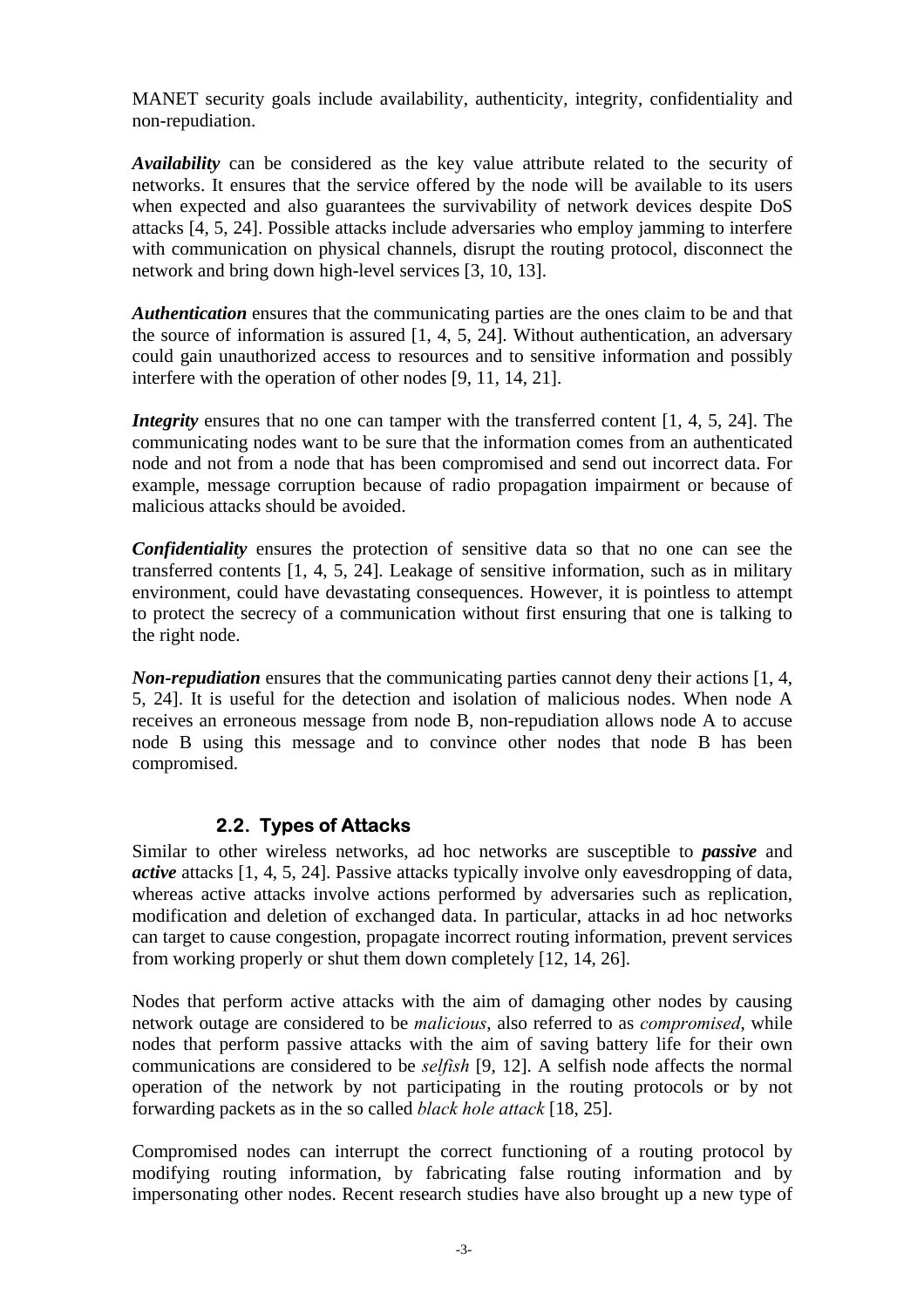attack that goes under the name of *wormhole attack* [19, 20, 25, 27]. In the latter, two compromised nodes create a tunnel (or wormhole) that is linked through a private connection and thus by-pass the network. This allows a node to short-circuit the normal flow of routing messages creating a virtual vertex cut in the network that is controlled by the two attackers [10].

On the other hand, selfish nodes can severely degrade network performance and eventually partition the network by simply not participating in the network operation. Compromised nodes can easily perform *integrity attacks* by altering protocol fields in order to subvert traffic, denying communication to legitimate nodes and compromising the integrity of routing computations in general. *Spoofing* is a special case of integrity attacks whereby a compromised node impersonates a legitimate one due to the lack of authentication in the current ad hoc routing protocols [10, 19, 21].

The main result of a spoofing attack is the misrepresentation of the network topology that may cause network loops or partitioning. Lack of integrity and authentication in routing protocols creates *fabrication attacks* [15] that result in erroneous and bogus routing messages.

DoS is another type of attack, in which the attacker injects a large amount of junk packets into the network. These packets consume a significant portion of network resources and introduce wireless channel contention and network contention in ad hoc networks [4, 5, 24].

The described attacks identify critical security threats in ad hoc networks. The security challenges that arise in the main operations related to ad hoc networking are found in the data link and network layers.

#### **3 Security Challenges in the Data Link Layer**

The Open Systems Interconnection Reference Model (OSI Model or OSI Reference Model for short) is a layered abstract description for communications and computer [network protocol](http://encyclopedia.laborlawtalk.com/Network_protocol) design, developed as part of the Open Systems Interconnect initiative. The data link layer is second level of the seven-level OSI model and is the layer of the model which ensures that data is transferred correctly between adjacent network nodes. The data link layer provides the functional and procedural means to [transfer](http://encyclopedia.laborlawtalk.com/Transfer) data between network entities and to detect and possibly correct errors that may occur in the physical layer [17]. However, the main link layer operations related to ad hoc networking are *one hop connectivity* and *frame transmission* [18]. Data link layer protocols maintain connectivity between neighbouring nodes and ensure the correctness of frames transferred.

It is essential to distinguish the relevance of security mechanisms implemented in the data link layer with respect to the requirements of MANET. In the case of mobile ad hoc networks, there are *trusted* and *non-trusted* environments [1, 4, 5, 14, 24]. In a *trusted* environment the nodes of the ad hoc network are controlled by a third party and can thus be trusted based on authentication. Data link layer security is justified in this case by the need to establish a trusted infrastructure based on logical security means. If the integrity of higher layer functions implemented by the trusted nodes can be assured, then data link layer security can even meet the security requirements raised by higher layers including routing and application protocols.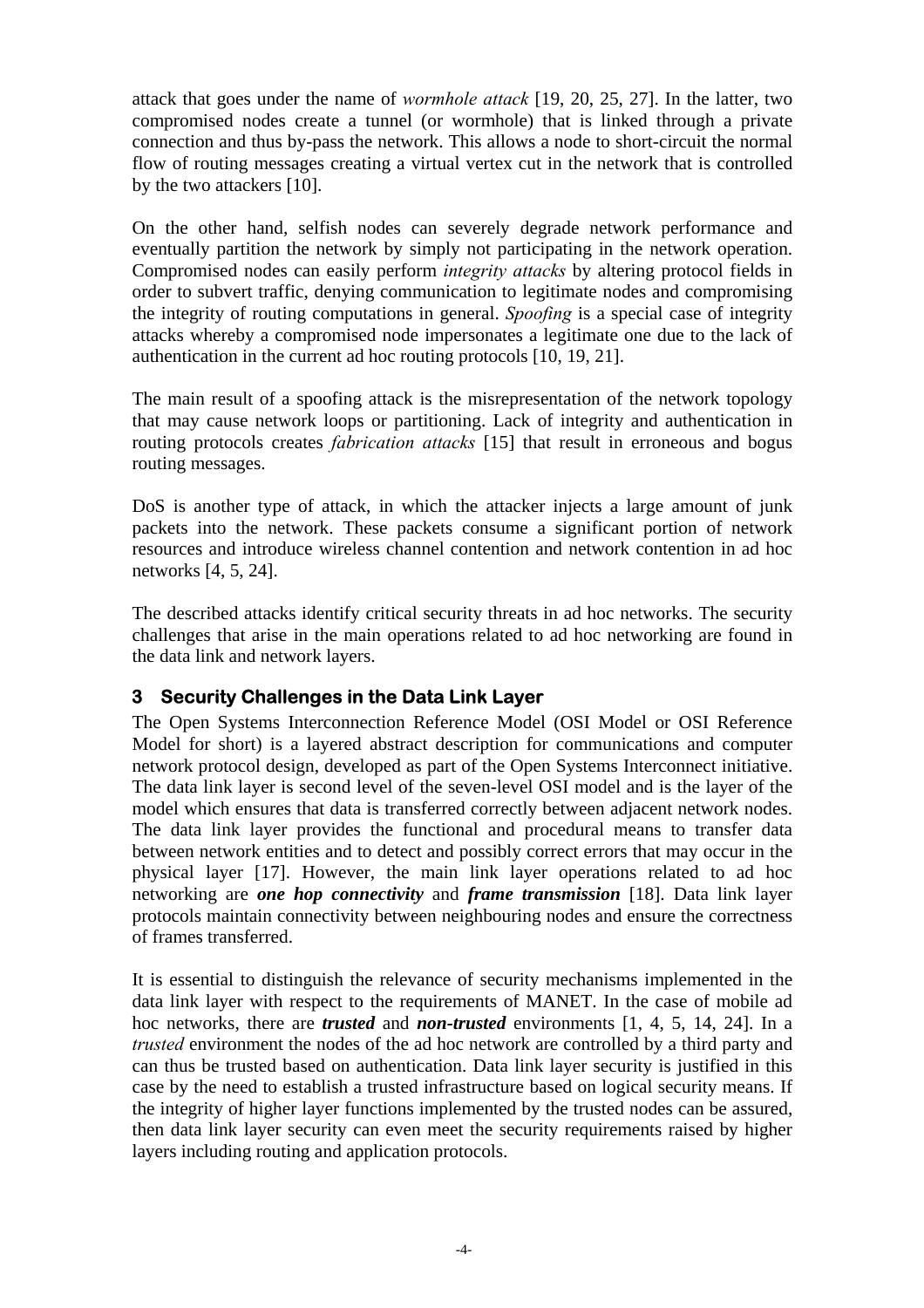In *non-trusted* environments, on the other hand, trust in higher layers like routing or application protocols cannot be based on data link layer security mechanisms. The only relevant use of the latter appears to be node-to-node authentication and data integrity as required by the routing layer. Moreover, the main constraint in the deployment of existing data link layer security solutions (i.e. 802.11 and Bluetooth) is the lack of support for automated key management which is mandatory in open environments where manual key installation is not suitable.

The main requirement for data link layer security mechanisms is the need to cope with the lack of physical security on the wireless segments of the communication infrastructure. The data link layer can be understood as a means of building a 'wired equivalent' security as described by the objectives of WEP of 802.11. Data link layer mechanisms like the ones provided by 802.11 and Bluetooth basically serve for access control and privacy enhancements to cope with the vulnerabilities of radio communication links. However, data link security performed at each hop cannot meet the end-to-end security requirements of applications neither on wireless links protected by IEEE 802.11 or Bluetooth nor on physically protected wired links.

Recent research efforts have identified vulnerabilities in WEP and several types of cryptographic attacks exist due to misuse of the cryptographic primitives [16]. The IEEE 802.11 protocol is also weak to DoS attacks where the adversary may exploit its binary exponential back-off scheme to deny access to the wireless channel from its local neighbours. In addition, a continuously transmitting node can always capture the channel and cause other nodes to back off endlessly thus triggering a chain reaction from upper layer protocols (e.g. TCP window management) [2, 16].

Another DoS attack is also applicable in IEEE 802.11 with the use of the NAV field, which indicates the channel reservation, carried in the request to send/clear RTS/CTS frames. The adversary may overhear the NAV information and then intentionally introduce a 1-bit error into the victim's link layer frame by wireless interference [2, 16].

Link layer security protocols should provide peer-to-peer security between directly connected nodes and secure frame transmissions by automating critical security operations including node authentication, frame encryption, data integrity verification and node availability.

## **4 Security Challenges in Network layer**

The network layer is the third level of the seven level OSI model. The network layer addresses messages and translates logical addresses and names into physical addresses. It also determines the route from the source to the destination computer and manages traffic problems, such as switching, routing, and controlling the congestion of data packets [17].

The main network operations related to ad hoc networking are *routing* and *data packet forwarding* [3, 8]. The routing protocols exchange routing data between nodes and maintain routing states at each node accordingly. Based on the routing states, data packets are forwarded by intermediate nodes along an established route to the destination.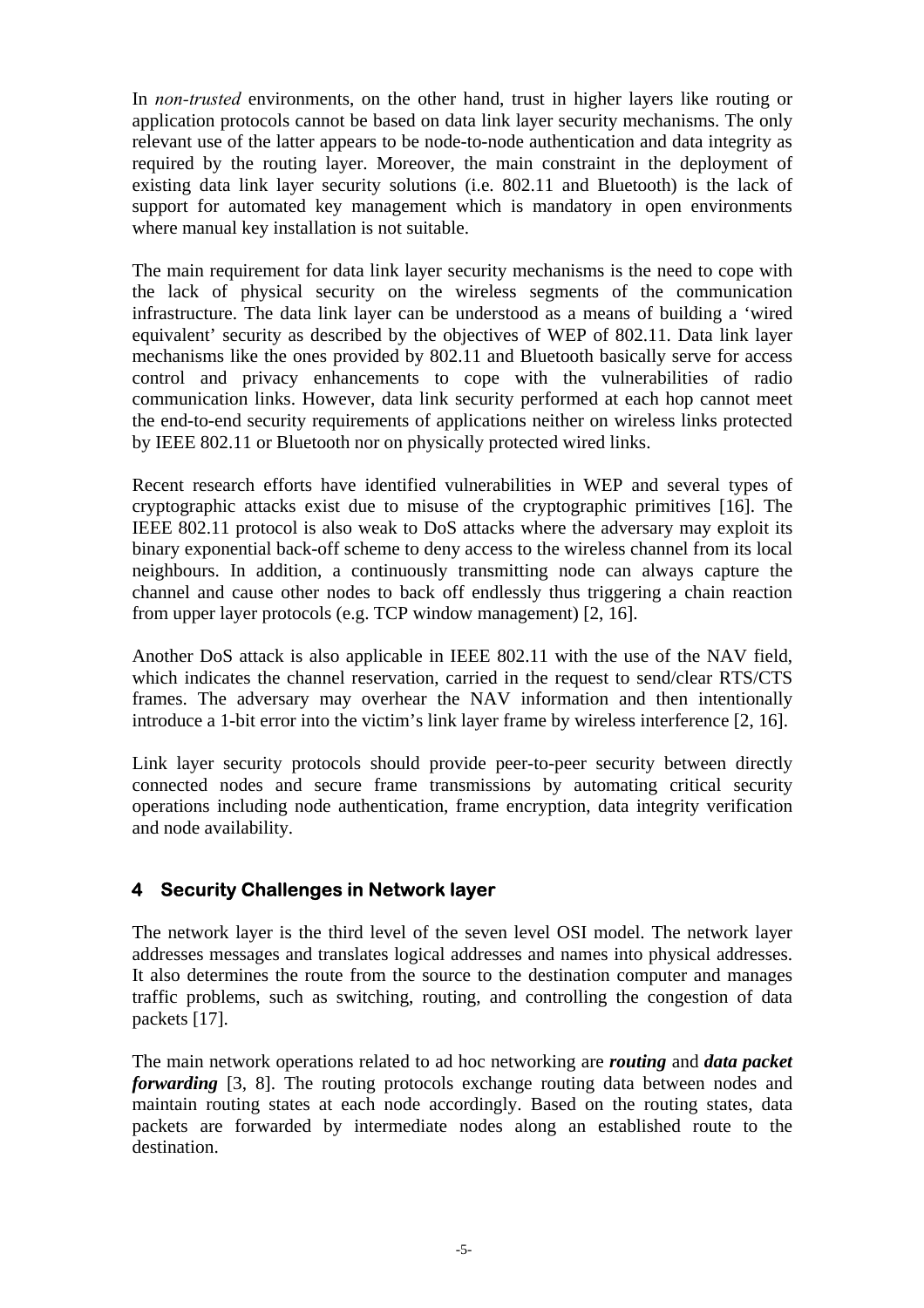In attacking routing protocols, the attackers can extract traffic towards certain destinations in compromised nodes and forward packets along a route that is not optimal. The adversaries can also create routing loops in the network and introduce network congestion and channel contention in certain areas. There are still many active research efforts in identifying and defending more sophisticated routing attacks [25, 26, 27, 28].

In addition to routing attacks, the adversary may launch attacks against packet forwarding operations. Such attacks cause the data packets to be delivered in a way that is inconsistent with the routing states. For example, the attacker along an established route may drop the packets, modify the content of the packets, or duplicate the packets it has already forwarded [14]. DoS is another type of attack that targets packetforwarding protocols and introduces wireless channel contention and network contention in ad hoc networks [4, 5, 24].

Routing protocols can be divided into proactive, reactive and hybrid protocols depending on the routing topology [21]. *Proactive protocols* are either table-driven or distance-vector protocols. In such protocols, the nodes periodically refresh the existing routing information so every node can immediately operate with consistent and up-todate routing tables [21].

On the contrast, *reactive or source-initiated on demand protocols* do not periodically update the routing information [10]. Thus, they create a large overhead when the route is being determined, since the routes are not necessarily up-to-date when required. *Hybrid protocols* make use of both reactive and proactive approaches. They typically offer the means to switch dynamically between the reactive and proactive modes of the protocol [10].

Current efforts towards the design of secure routing protocols are mainly focused on reactive routing protocols, such as dynamic source routing (DSR) or ad-hoc on-demand distance vector (AODV) [6, 22], that have been demonstrated to perform better with significantly lower overheads than the proactive ones since they are able to react quickly to topology changes while keeping the routing overhead low in periods or areas of the network in which changes are less frequent. Some of these techniques are briefly described in the next paragraphs.

Secure routing protocols currently proposed in the literature take into consideration active attacks performed by compromised nodes that aim at tampering with the execution of routing protocols whereas passive attacks and the selfishness problems are not addressed. For example, the secure routing protocol (SRP) [3, 8], which is a reactive protocol, guarantees the acquisition of correct topological information. It uses a hybrid key distribution based on the public keys of the communicating parties. It suffers, however, from the lack of a validation mechanism for route maintenance messages [14, 23].

Another reactive secure ad hoc routing protocol ARIADNE, which is based on DSR, guarantees point-to-point authentication by using a message authentication code (MAC) and a shared secret between the two parties [8, 26]. The ARAN secure routing protocol [8] detects and protects against malicious actions carried out by third parties and peers in the ad hoc environment. It protects against exploits using modification, fabrication and impersonation but the use of asymmetric cryptography makes it a very costly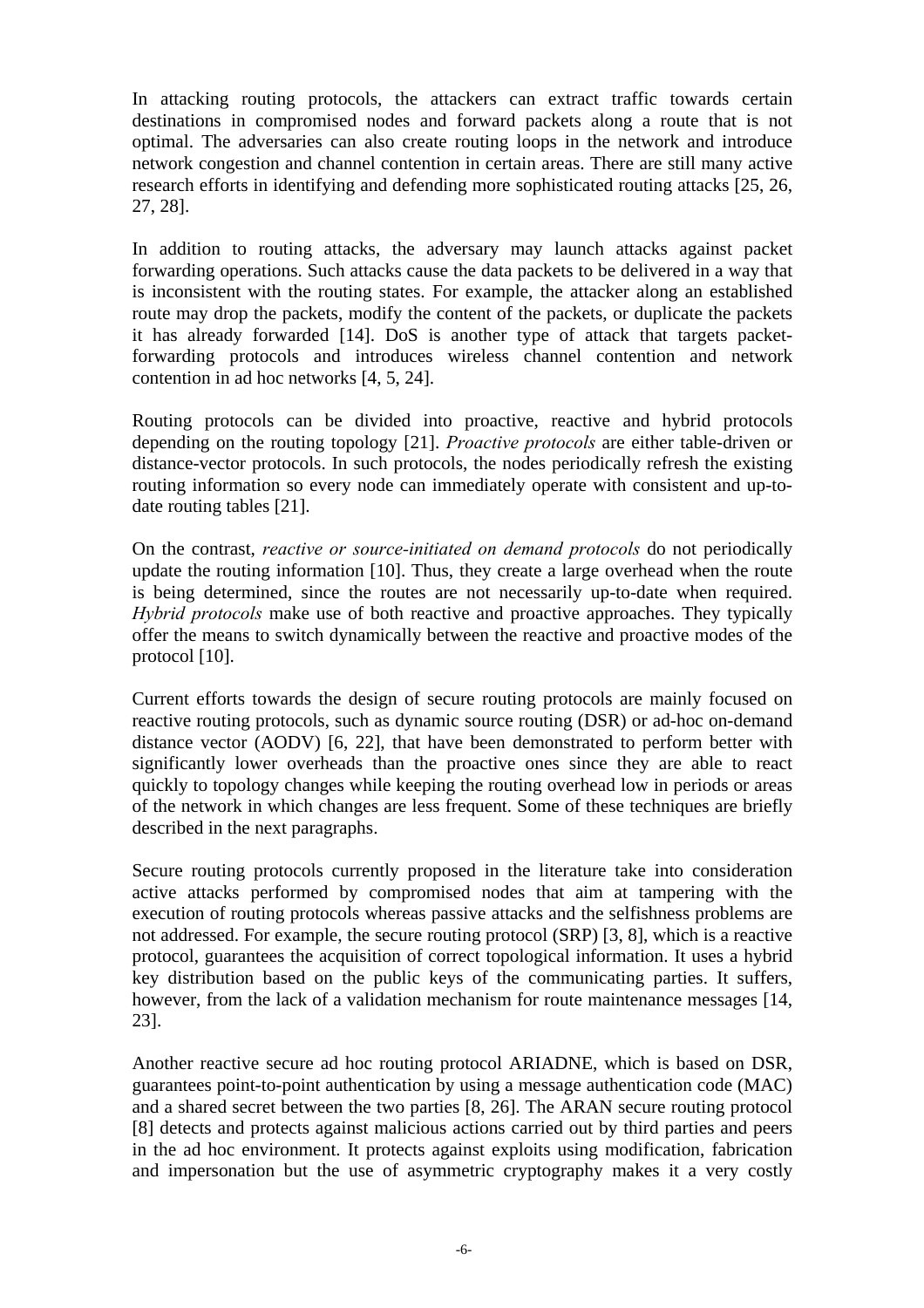protocol in terms of CPU usage and power consumption. The wormhole attack is surpassed with the use of another protocol [8].

SEAD, on the other hand, is a proactive protocol based on the destination sequenced distance vector protocol (DSDV) [28] that deals with attackers who modify routing information. It makes use of efficient one-way hash functions rather than relying on expensive asymmetric cryptography operations. SEAD does not cope with the wormhole attack and the authors propose, as in the ARIADNE protocol, to use a different protocol to detect this particular threat [8, 28].

## **5 Layered Security Design**

The existing proposals in ad hoc networks are typically attack-oriented since they first identify several security threats and then enhance the existing protocol or propose a new protocol to challenge such threats. Because the solutions are designed explicitly with certain attack models in mind, they work well in the presence of designated attacks but may collapse under newly attacks.

When the security of a given network architecture is not properly designed from the beginning, then the above mentioned security goals are difficult to achieve during network deployment. It is essential, therefore, to design secure ad hoc networks that will result in multiple lines of defence against both known and unknown security threats. This design is what we call layered security design.

In the layered security design, we take into consideration not only malicious attacks but also other network faults due to misconfiguration, extreme network overload, or operational failures. All such faults, whether caused by attacks or by misconfiguration, share some symptoms from both the network and end-user perspectives, and should be handled by the security mechanisms. In addition, the overall system has to be robust and it should not be affected against the breakdown of any individual line of defence.

| <b>Network Layer Operations</b> | <b>Post-secure (Prevention / Reaction)</b>  |                         |
|---------------------------------|---------------------------------------------|-------------------------|
|                                 | Node-to-Node Authentication & Key Agreement | <b>Network Security</b> |
| Routing/                        | Data Integrity, Confidentiality             | Mechanisms              |
| Data Packet Forwarding          | Non-repudiation of data                     |                         |
| <b>Link Layer Operations</b>    | <b>Pre-secure (Detection)</b>               |                         |
|                                 | Node-to-Node Authentication & Key Agreement | Link Security           |
| One-hop Connectivity /          | Frame Integrity, Confidentiality            | <b>Mechanisms</b>       |
| Frame Transmission              | Node Availability                           |                         |

#### **Table 1 - Layered Security**

As mentioned in section 3 and also shown in Table 1, link layer operations involve *onehop connectivity* and *frame transmission*, whereas network layer operations include *routing* and *data packet forwarding*. These operations comprise of link security and network security mechanisms that integrate a protocol securization process (Figure 2) which consists of *pre-secure* and *post-secure* sessions. The *pre-secure* session attempts to detect security threats through various cryptographic techniques, whereas the *postsecure* session seeks to prevent such threats and react accordingly.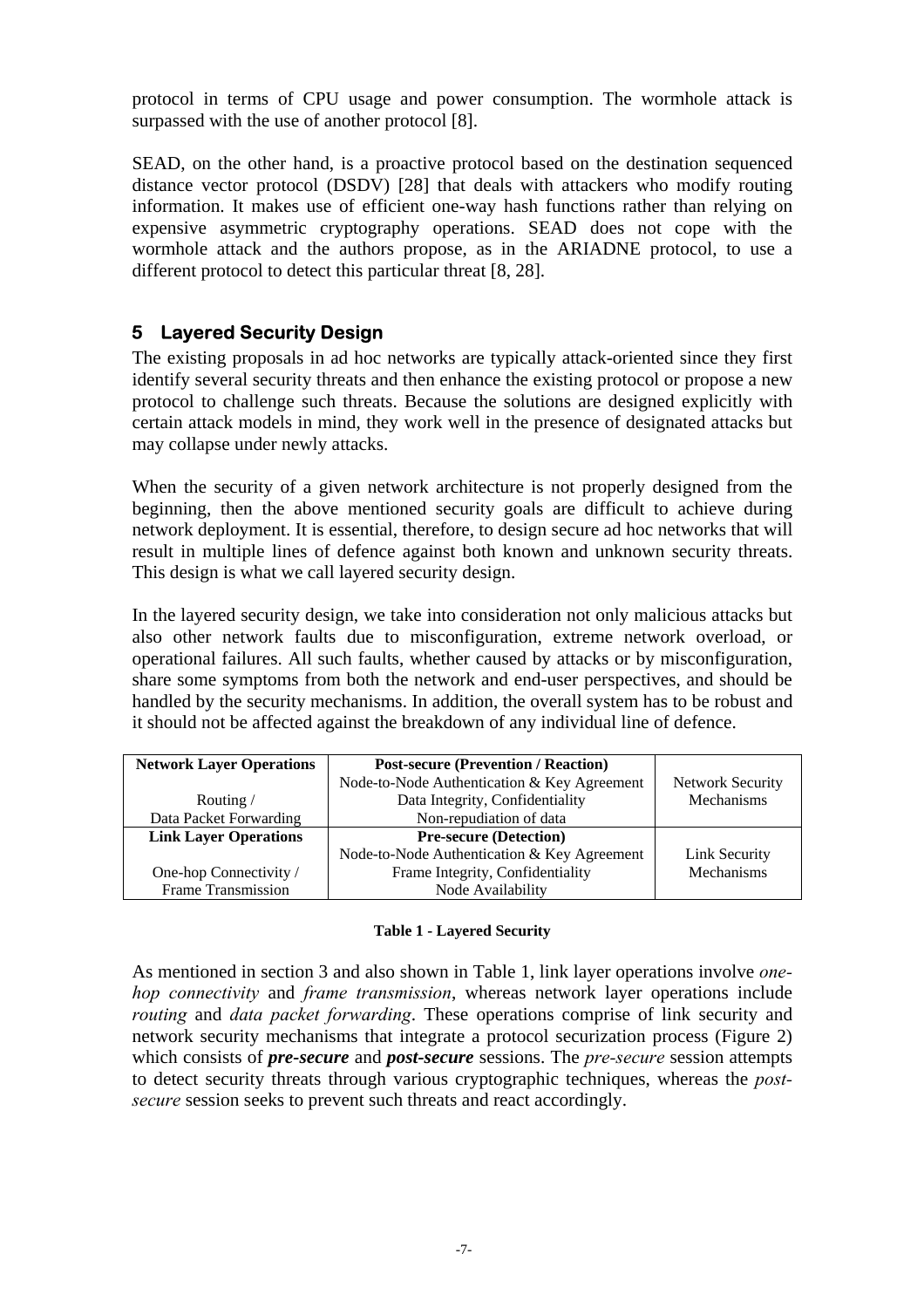

**Figure 2 – Protocol Securization Process**

The layered security mechanisms should include prevention, detection and reaction operations to prevent intruders from entering the network. They should discover the intrusions and take actions to prevent persistent adverse effects. The prevention process can be embedded in secure routing and packet forwarding protocols to prevent the attacker from installing incorrect routing states at nodes.

The detection process exploits ongoing attacks through identification of abnormal behaviour by malicious or selfish nodes. Such misbehaviour can be detected in the presecure session either by node-to-node authentication or by node availability mechanisms as illustrated in Figure 3. Once the attacker is detected, reaction operations reconfigure routing and packet forwarding operations. The adjustments can range from avoiding this particular node in route selection to expelling the node from the network.



**Figure 3 – Interaction of Prevention-Detection-Reaction Mechanisms**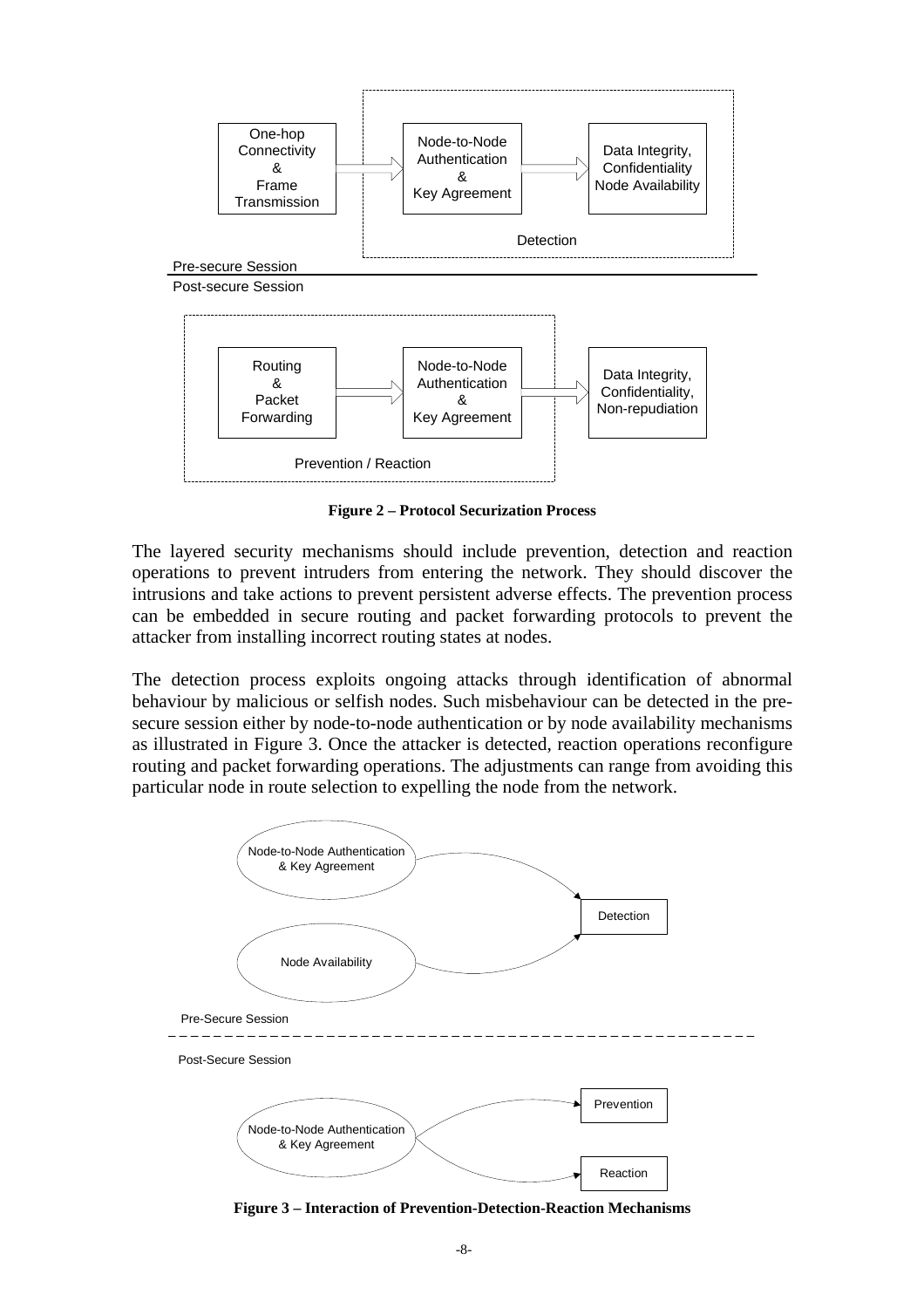#### **5.1. Pre-secure Session**

The layered security design adapts cryptographic methods to offer multiple protection lines to communicating nodes. When one or more nodes are connected to a MANET, the first phase of node-to-node authentication and key agreement procedure takes place. At this early stage, it is necessary to be able to determine the true identity of the nodes which could possibly gain access to a secret key later on. Let us consider the MANET of Figure 4 with the authenticated nodes A, B, and C.



**Figure 4 – New Nodes in MANET**

As illustrated in Figure 4 (a), when node  $X_1$  enters the MANET, it will be authenticated by both nodes that will exchange routing information later on in the post-secure session (i.e. B and C). When two nodes e.g. nodes  $X_1$  and  $X_2$  enter the MANET simultaneously, they will both be authenticated by valid nodes. Even though we refer to nodes entering simultaneously there will always be a small time difference in their entrance to the network. Therefore, node  $X_1$  will enter slightly before node  $X_2$ . In this case node  $X_1$  gets authenticated first by nodes B and C, making node  $X_1$  a valid node and upon entrance of node  $X_2$ , nodes B and  $X_1$  will authenticate node  $X_2$ . Once nodes  $X_1$  and  $X_2$  have been authenticated by valid nodes, they will also authenticate each other since routing and packet forwarding data will be sent to or received by them.

There are several authentication and key agreement protocols available in the literature that can be applied to MANETs. However, it is necessary to use non-interactive and low complexity protocols that will not create extra computational overhead in the network. For example, a provably secure authentication and key agreement scheme can be considered as a "good" candidate at the pre-secure session. Such a scheme is preferable to a computationally secure authentication and key agreement scheme because its security relies on the apparent intractability of a well known computational problem (i.e. discrete logarithm problem) and does not necessarily require the use of a symmetric or an asymmetric encryption algorithm. Therefore, authentication and key agreement can be achieved with a zero knowledge protocol, similar to the protocol described in [17] that provides such characteristics.

The basic concept behind the use of such cryptographic protocols is that they allow a claimant, a node in a MANET context, to demonstrate knowledge of a secret while revealing no information whatsoever of use to the verifying node even if the claimant node misbehaves. In such protocols, nodes must exchange multiple messages, also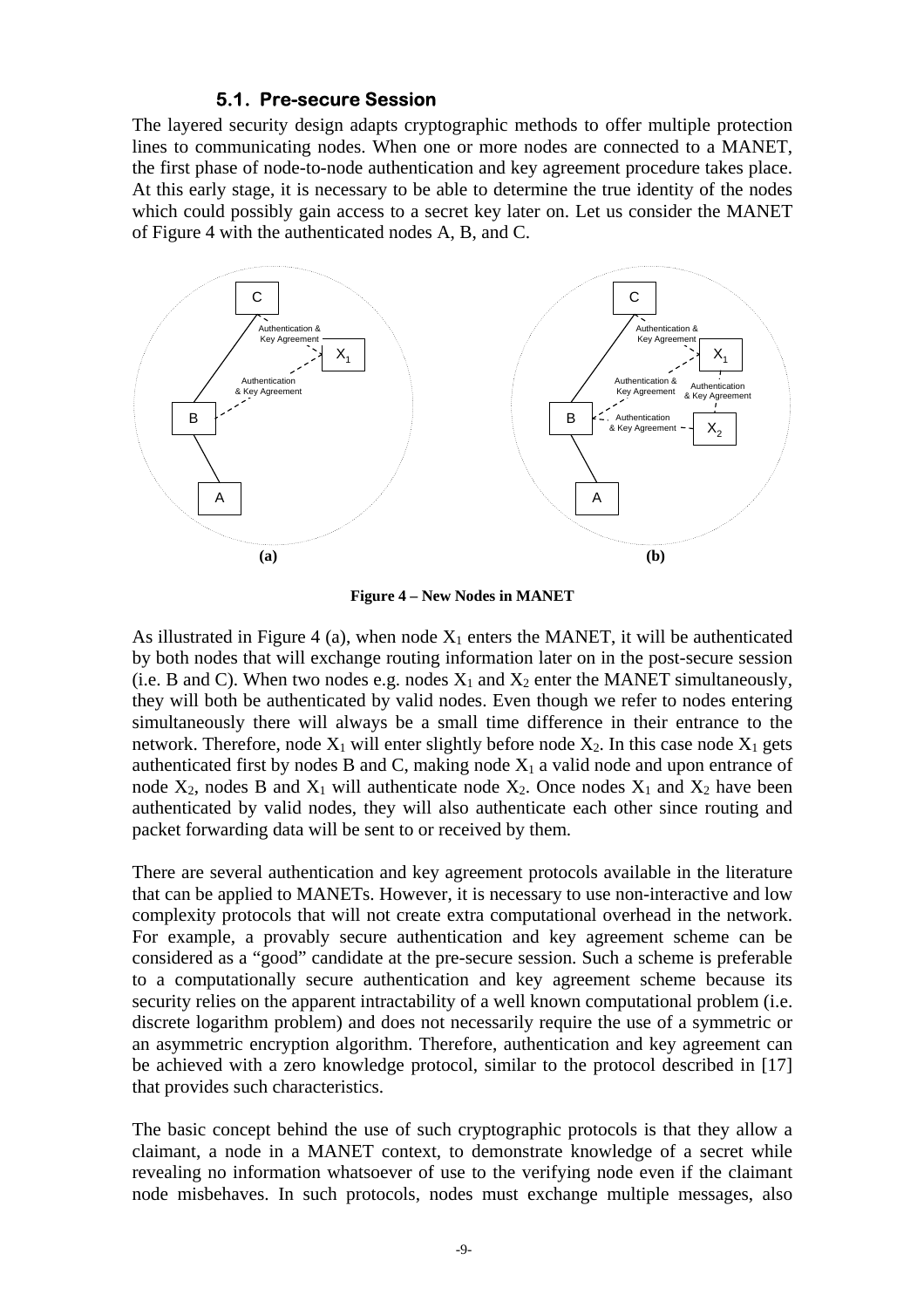referred to as interactive, where the proof is probabilistic rather than absolute. However, interactive zero protocols are not suitable for wireless environments since they exchange multiple messages and result in the reduction of network performance. MANETs are suitable for non-interactive zero knowledge protocols where nodes do not need to exchange multiple messages to prove their identity.

In Figure 4 (a) for example, node  $X_1$  can prove its identity to nodes B and C ensuring that specific discrete logarithms (i.e.  $y_1 = \beta_1^{x_1}$  and  $y_2 = \beta_1^{x_2}$  to the bases  $\beta_1$  and  $\beta_2$ ) satisfy a linear equation (i.e.  $\lambda_1 x_1 + \lambda_2 x_2 = b \pmod{q}$  for integers  $\lambda_1$  and  $\lambda_2$ ) [17]. In this example, node  $X_1$  sends to nodes B and C some logarithms. Nodes B and C respond with the parameters of the logarithms and finally node  $X_1$  responds with a resulting proof that satisfies a known linear equation. Following the same procedure, nodes B and C can prove their identity to node  $X_1$ .

The node-to-node authentication and key agreement procedure found in the pre-secure phase can detect whether an authenticated node has been compromised. This can be done when a random secret number has been injected and shared between the nodes. The range of the exchanged random secret can be checked by the node. This will probably enable or disable traffic to be forwarded to nodes that fail to authenticate.

The random secret can take part in the generation of the encryption key that takes place at the post-secure session. Such random information can also be used to determine node availability. When the authentication and key agreement phases have been completed, frames can be encrypted and data integrity can be achieved using state-of-the-art existing cryptographic algorithms.

#### **5.2. Post-secure Session**

When routing information is ready to be transferred, the second phase of the authentication and key agreement process takes place. Authentication carries on in the available nodes starting one-hop at a time from the source to destination route. While nodes in the source to destination path are authenticated, they also agree on an encryption key, also referred to as session key, which will be used to encrypt their traffic. Similar to the pre-secure session, data confidentiality and integrity can be achieved using well-known cryptographic algorithms. Moreover, non-repudiation can be attained with cryptographic techniques, such as digital signatures, message authentication codes (MAC) and hash functions.

In this second phase of the authentication and key agreement, strong authentication is necessary since the actual data are ready to be sent. Challenge-response protocols can be applied to identify users through verification of their knowledge of a shared secret. Such protocols are based on symmetric and/or asymmetric key techniques. When symmetric schemes are applied, the nodes share a symmetric key *k* and mutual authentication between nodes B and  $X_1$  (see Figure 4a) can be achieved in the following way:

$$
B \leftarrow X_1 : r_1 \qquad (1)
$$
  
\n
$$
B \rightarrow X_1 : E_k(r_1, r_2, B) \qquad (2)
$$
  
\n
$$
B \leftarrow X_1 : E_k(r_2, r_1) \qquad (3)
$$

where  $E$  is a symmetric encryption algorithm and  $r_1$ ,  $r_2$  are random numbers.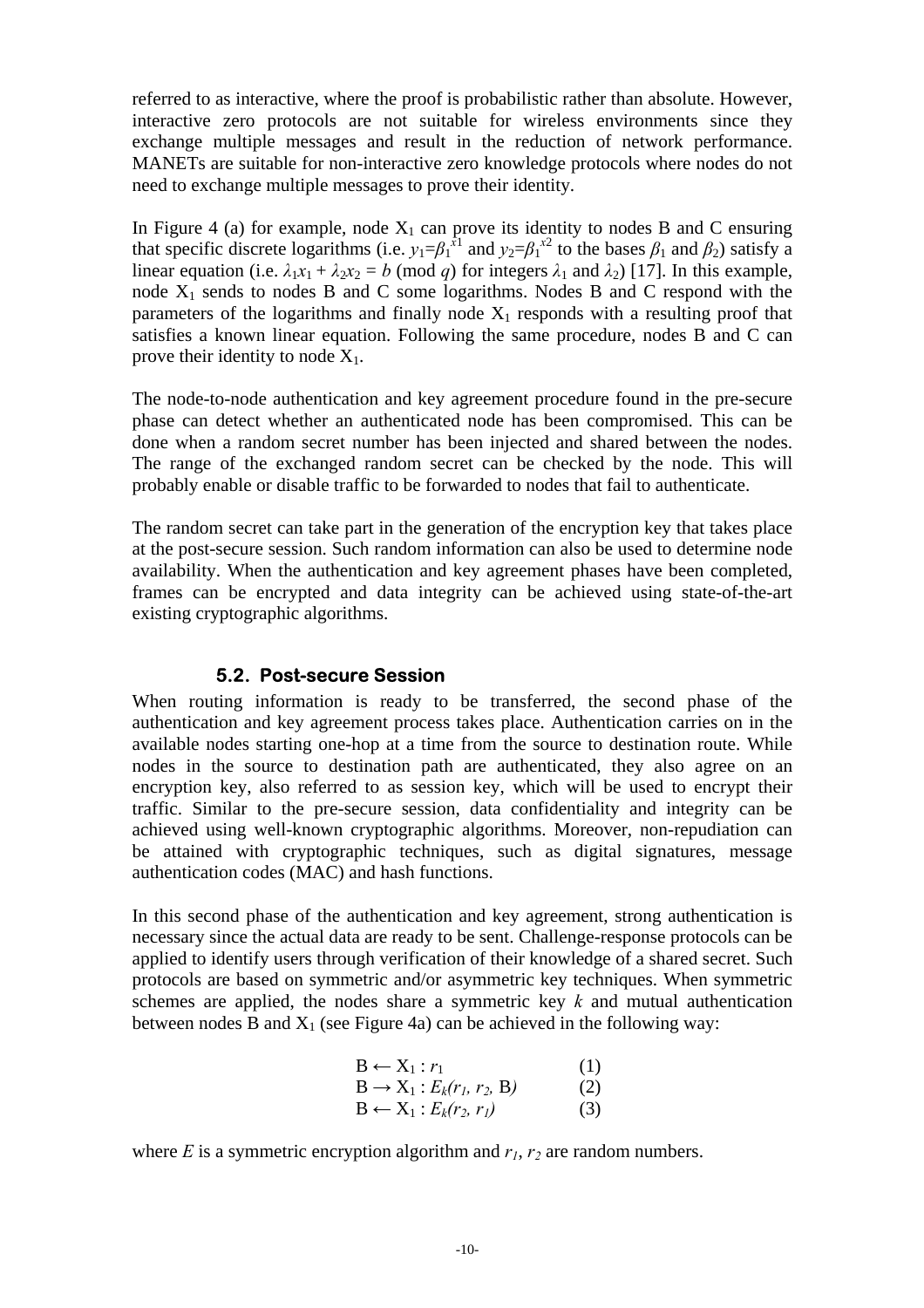Node  $X_1$  generates a random number and sends it to node B. Upon reception of (1), node B encrypts the two random numbers and its identity and sends message (2) to node  $X_1$ . Then, node  $X_1$  checks for its random number, constructs (3) and sends it to node B. Upon reception of (3), node B checks that both random numbers match these ones used earlier. The encryption algorithm in the above mechanism may be replaced by MAC, which is efficient and affordable for low-end devices, such as sensor nodes. However, MAC can be verified only by the intended receiving node, making it ineligible for broadcast message authentication.

When asymmetric key techniques are applied, nodes own a key pair and mutual authentication between nodes  $X_1$  and C (Figure 4a) can be achieved in the following way:

| $X_1 \rightarrow C$ : $P_C(r_l, A)$   | (1) |
|---------------------------------------|-----|
| $X_1 \leftarrow C : P_{XI}(r_1, r_2)$ | (2) |
| $X_1 \rightarrow C : r_2$             | (3) |

where P is a public key encryption algorithm and  $r_1$ ,  $r_2$  are random numbers.

Nodes A and B exchange random numbers in messages (1) and (2) that are encrypted with their public keys. Upon decrypting messages (1) and (2), nodes B and A achieve mutual authentication by checking that the random numbers recovered agree with the ones sent in messages (3) and (2) respectively. Note that the public key encryption algorithm can be replaced by digital signatures.

Digital signatures though involve much more computational overhead in signing, decrypting, verifying and encrypting operations. They are also less resilient against DoS attacks since an attacker may launch a large number of bogus signatures to exhaust the victim's computational resources for verifying them. Each node also needs to keep a certificate revocation list or revoked certificates and public keys of valid nodes.

In many cases, routing messages are typically propagated through multiple paths and redundant copies of such messages can be used by compromised nodes. The authentication and key agreement procedure found in the post-secure phase can prevent and react to compromised nodes. This can occur by using the random information that has been injected and agreed upon at the pre-secure session.

The above mentioned layered security solution poses grand yet exciting research challenges. The structuring process steps of layered security design (Figure 2) can be expanded into a "process framework", as illustrated in Figure 5.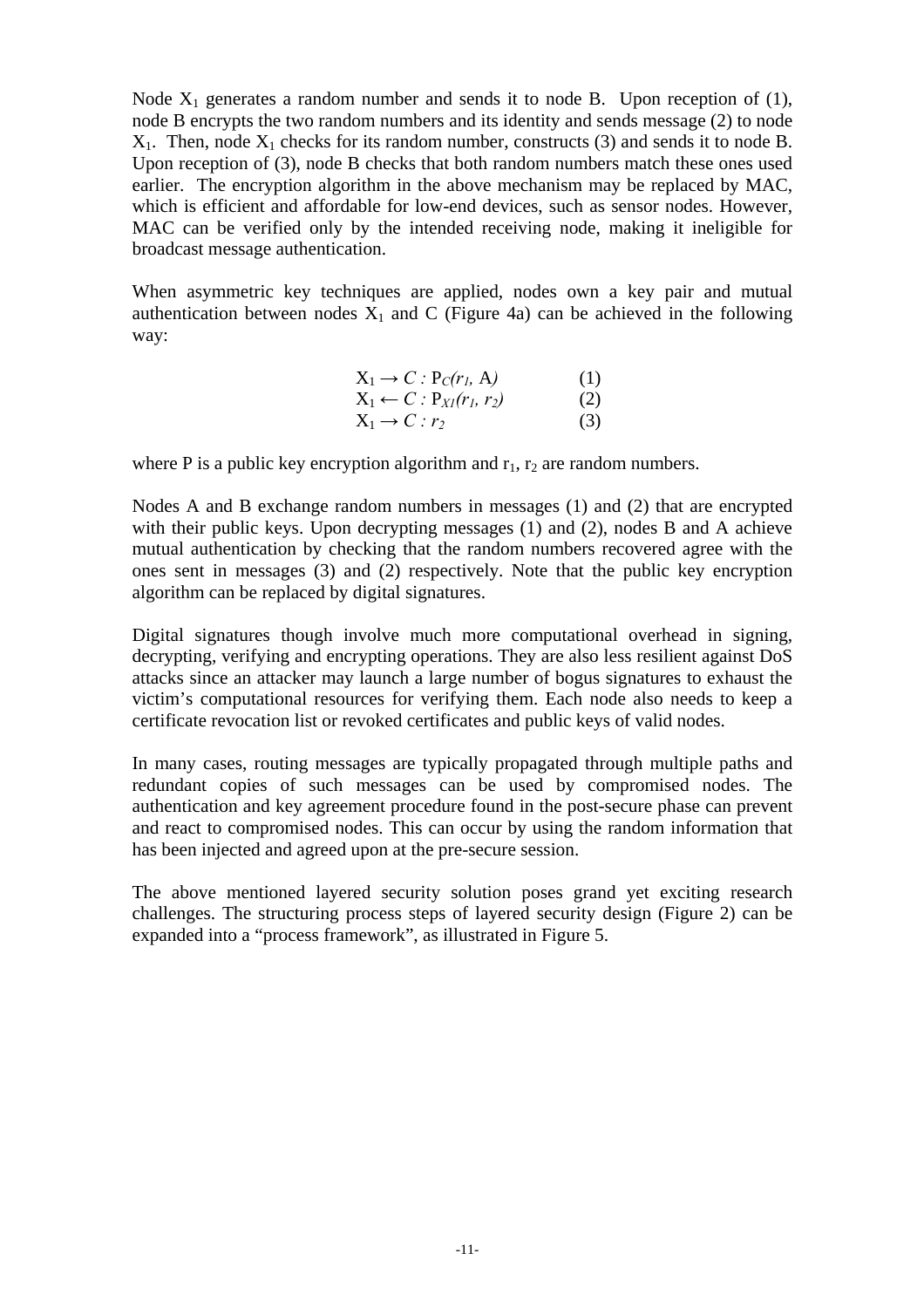

**Figure 5 – Process Framework for Layered Security Design**

A node has to properly select security mechanisms that fit well into its own available resources, deployment cost and other complex constraints. It expects best effort from each component. It is necessary to identify the systems principles of how to build such link and network security mechanisms that will explore their methods and learn to prevent, detect and react to threats accordingly.

For example, if it is our intention to build security mechanisms at the data link layer then it can be seen in Figure 5 that the authentication and key agreement mechanism can be based on symmetric, asymmetric and/or hybrid techniques to identify nodes. The identification procedure can apply zero knowledge schemes. Such authentication mechanism should also integrate detection methods. The data confidentiality, integrity and node availability mechanisms can be based on symmetric, asymmetric or hybrid techniques.

Likewise, the security mechanisms at the network layer consist of an authentication and key agreement mechanism that will be based on symmetric, asymmetric and/or hybrid techniques to identify nodes; an identification procedure that follows challengeresponse schemes and integrates prevention and reaction methods; and data confidentiality integrity, and node availability mechanisms that can apply symmetric, asymmetric or hybrid techniques.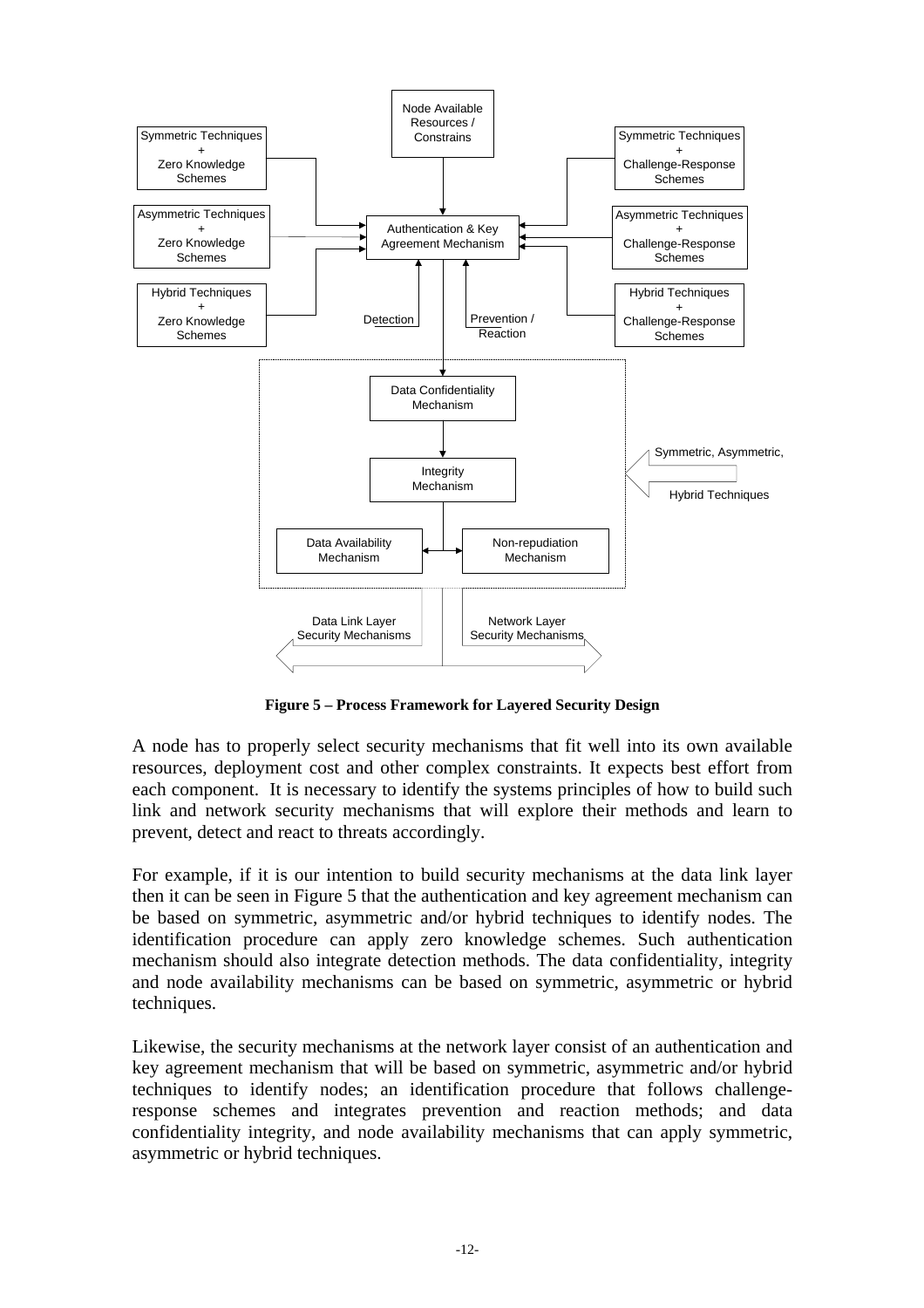Evaluating the layered security design also offers new research opportunities. The effectiveness of each security operation and the minimal number of fences the system has to build to ensure a certain degree of security assurance should be evaluated through a combination of analysis, simulations, and measurements.

## **6 Conclusions**

Security is an issue that it is more sensitive in MANET than in other networks, due to the open nature and lack of infrastructure of ad hoc networks. Current research efforts on ad hoc networks follow a hierarchical approach, where the most explored area involves secure routing protocols. Authentication and key management mechanisms, on the other side, are explored less than routing protocols. Moreover, the least explored research area relates to link security protocols.

Since mobile ad hoc networks can be formed, merged together or partitioned into separate networks on the fly, the need for more sophisticated security measures arises. Therefore, security requirements, such as authenticity, confidentiality, integrity and non-repudiation should focus on both link and network layers. In this article, we explored the security requirements in a layered approach, in which prevention, detection and reaction mechanisms should be available. Integrating cryptographic mechanisms in the pre-secure and post-secure sessions will help to create multiple lines of defence and further protect ad hoc networks from malicious attackers.

Designing such cryptographic mechanisms, which are efficient in terms of both computational and message overhead, is the main research objective in the area of authentication and key management for ad hoc networks. In wireless sensing for instance, designing efficient cryptographic mechanisms for authentication and key management in broadcast and multicast scenarios poses a great challenge.

Once the authentication and key management infrastructure is in place, data confidentiality and integrity issues can be tackled by using existing and efficient symmetric algorithms since there is no need to develop any special integrity and encryption algorithms for ad hoc networks.

## **7 Acknowledgements**

This work has been partially supported by the Hellenic Ministry of Education and Religious Affairs through "Pythagoras" research project.

## **References**

- [1] [A. J. Menezes, S. A. Vanstone, and P. C. Van Oorschot,](https://portal.acm.org/poplogin.cfm?dl=GUIDE&coll=GUIDE&comp_id=COMPONENT030&want_href=citation%2Ecfm%3Fid%3D548089&CFID=28510644&CFTOKEN=33071542) *Handbook of Applied Cryptography*[, CRC Press, Inc., 2001.](https://portal.acm.org/poplogin.cfm?dl=GUIDE&coll=GUIDE&comp_id=COMPONENT030&want_href=citation%2Ecfm%3Fid%3D548089&CFID=28510644&CFTOKEN=33071542)
- [2] A. Stubblefield, J. Ioannidis, and A. Rubin, "Using the Fluhrer, Martin, and Shamir Attack to break WEP", *NDSS*, 2002.
- [3] [B. Dahill et al., "A Secure Routing Protocol for Ad Hoc Networks",](https://portal.acm.org/poplogin.cfm?dl=GUIDE&coll=GUIDE&comp_id=COMPONENT030&want_href=citation%2Ecfm%3Fid%3D896703&CFID=28510644&CFTOKEN=33071542) *IEEE ICNP*, [2002.](https://portal.acm.org/poplogin.cfm?dl=GUIDE&coll=GUIDE&comp_id=COMPONENT030&want_href=citation%2Ecfm%3Fid%3D896703&CFID=28510644&CFTOKEN=33071542)
- [4] B. Schneier, *Secret and Lies, Digital Security in a Networked World*, Wiley, 2000.
- [5] [C. Kaufman, R. Perlman, and M. Speciner,](https://portal.acm.org/poplogin.cfm?dl=GUIDE&coll=GUIDE&comp_id=COMPONENT030&want_href=citation%2Ecfm%3Fid%3D193192&CFID=28510644&CFTOKEN=33071542) *Network security: private [communication in a public world](https://portal.acm.org/poplogin.cfm?dl=GUIDE&coll=GUIDE&comp_id=COMPONENT030&want_href=citation%2Ecfm%3Fid%3D193192&CFID=28510644&CFTOKEN=33071542)*, Prentice-Hall, Inc., 1995.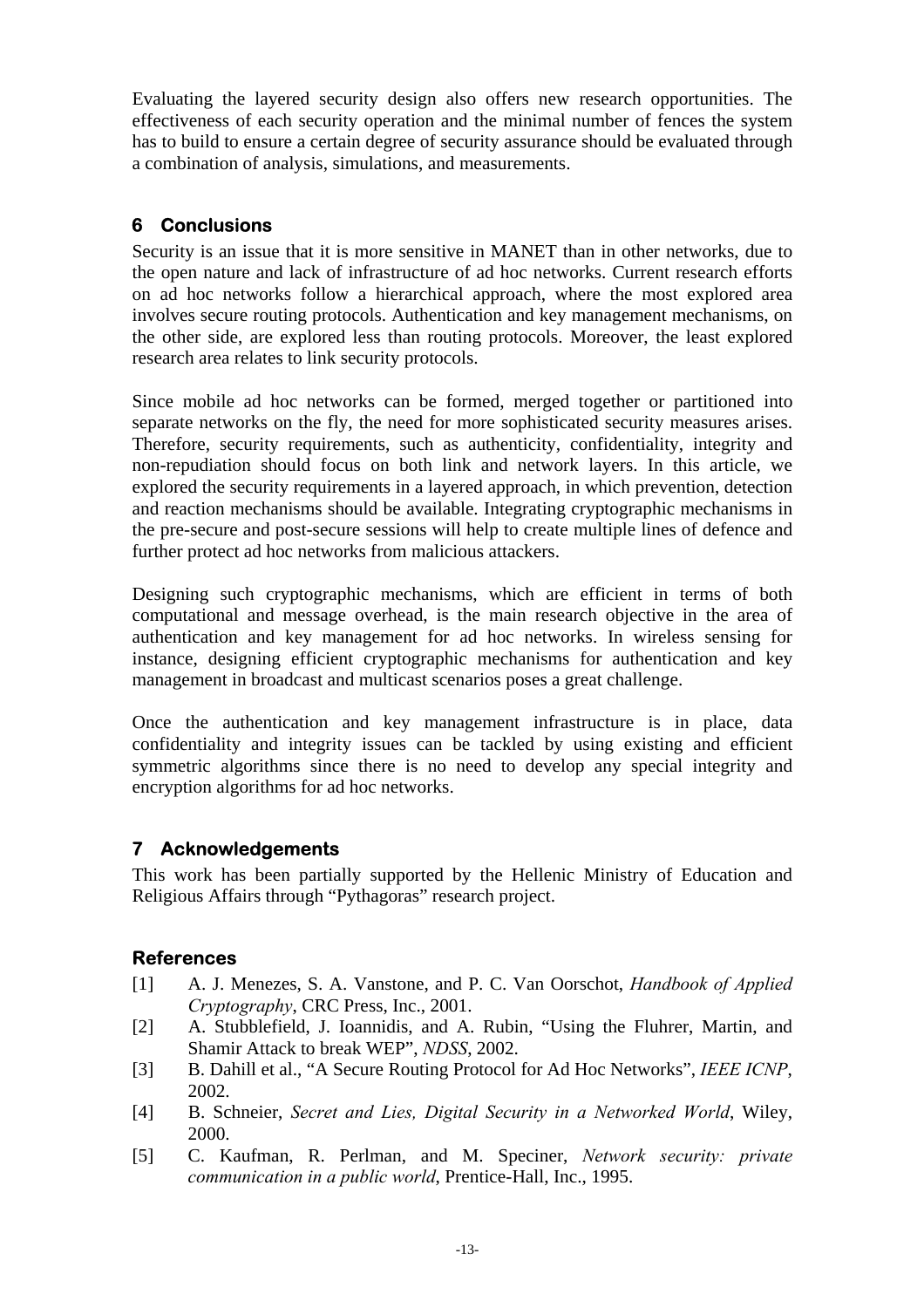- [6] C. Perkins et al., "Ad Hoc On-Demand Distance-Vector Routing (AODV)", *IETF draft*, 2001.
- [7] C. Perkins, *Ad Hoc Networking*, Addison-Wesley, 2000.
- [8] E.M. Royer and C.-K. Toh, "A Review of Current Routing Protocols for Ad-Hoc Mobile Wireless Networks", *IEEE Personal Communications Magazine*, pp. 46-55, 1999.
- [9] [F. Stajano and R. J. Anderson, "The Resurrecting Duckling: Security Issues for](https://portal.acm.org/poplogin.cfm?dl=GUIDE&coll=GUIDE&comp_id=COMPONENT030&want_href=citation%2Ecfm%3Fid%3D760118&CFID=28510644&CFTOKEN=33071542)  Ad-hoc Wireless Networks", *[Proceedings of the 7th International Workshop on](https://portal.acm.org/poplogin.cfm?dl=GUIDE&coll=GUIDE&comp_id=COMPONENT030&want_href=citation%2Ecfm%3Fid%3D760118&CFID=28510644&CFTOKEN=33071542)  Security Protocols*[, p.172-194, 1999.](https://portal.acm.org/poplogin.cfm?dl=GUIDE&coll=GUIDE&comp_id=COMPONENT030&want_href=citation%2Ecfm%3Fid%3D760118&CFID=28510644&CFTOKEN=33071542)
- [10] [J. Hubaux, L. Buttyán, and S. Capkun, "The Quest for Security in Mobile Ad](https://portal.acm.org/poplogin.cfm?dl=GUIDE&coll=GUIDE&comp_id=COMPONENT030&want_href=citation%2Ecfm%3Fid%3D501437&CFID=28510644&CFTOKEN=33071542)  Hoc Networks", *[Proceedings of the 2nd ACM international symposium on](https://portal.acm.org/poplogin.cfm?dl=GUIDE&coll=GUIDE&comp_id=COMPONENT030&want_href=citation%2Ecfm%3Fid%3D501437&CFID=28510644&CFTOKEN=33071542)  [Mobile ad hoc networking & computing](https://portal.acm.org/poplogin.cfm?dl=GUIDE&coll=GUIDE&comp_id=COMPONENT030&want_href=citation%2Ecfm%3Fid%3D501437&CFID=28510644&CFTOKEN=33071542)*, USA, 2001.
- [11] J. Kong et al., "Providing Robust and Ubiquitous Security Support for Mobile Ad Hoc Networks", *IEEE ICNP*, Riverside, USA, 2001.
- [12] L. Blazevic et al., "Self-Organization in Mobile Ad-Hoc Networks: the Approach of Terminodes", *IEEE Communications Magazine*, June 2001.
- [13] [L. Buttyán and J. Hubaux, "Enforcing service availability in mobile ad-hoc](https://portal.acm.org/poplogin.cfm?dl=GUIDE&coll=GUIDE&comp_id=COMPONENT030&want_href=citation%2Ecfm%3Fid%3D514164&CFID=28510644&CFTOKEN=33071542)  WANs", *[Proceedings of the 1st ACM international symposium on Mobile ad](https://portal.acm.org/poplogin.cfm?dl=GUIDE&coll=GUIDE&comp_id=COMPONENT030&want_href=citation%2Ecfm%3Fid%3D514164&CFID=28510644&CFTOKEN=33071542)  hoc networking & computing*[, Boston, Massachusetts, 2000.](https://portal.acm.org/poplogin.cfm?dl=GUIDE&coll=GUIDE&comp_id=COMPONENT030&want_href=citation%2Ecfm%3Fid%3D514164&CFID=28510644&CFTOKEN=33071542)
- [14] L. Zhou and Z.J. Haas, "Securing Ad Hoc Networks", *IEEE Network Magazine*, 1999.
- [15] N. Asokan and P. Ginzboorg, "Key agreement in ad hoc networks", *IEEE Computer Communications*, 23, 1627-1637, 2000.
- [16] N. Borisov, I.Goldberg, and D. Wagner, "Intercepting Mobile Communications: The insecurity of 802.11", *ACM MOBICON*, 2001.
- [17] N. Komninos, *Security Architecture for Future Communication Systems*, PhD Thesis, Lancaster university, 2003.
- [18] P. Kyasanur and N. Vaidya, "Detection and Handling of MAC Layer Misbehavior in Wireless Networks", *International Conference on Dependable Systems and Networks (DSN'03)*, San Francisco, California, 2003.
- [19] [P. Papadimitratos , Z. J. Haas , E. G. Sirer, "Path set selection in mobile ad hoc](https://portal.acm.org/poplogin.cfm?dl=GUIDE&coll=GUIDE&comp_id=COMPONENT030&want_href=citation%2Ecfm%3Fid%3D513802&CFID=28510644&CFTOKEN=33071542) networks", *[Proceedings of the 3rd ACM international symposium on Mobile ad](https://portal.acm.org/poplogin.cfm?dl=GUIDE&coll=GUIDE&comp_id=COMPONENT030&want_href=citation%2Ecfm%3Fid%3D513802&CFID=28510644&CFTOKEN=33071542)  hoc networking & computing*[, Lausanne, Switzerland, 2002.](https://portal.acm.org/poplogin.cfm?dl=GUIDE&coll=GUIDE&comp_id=COMPONENT030&want_href=citation%2Ecfm%3Fid%3D513802&CFID=28510644&CFTOKEN=33071542)
- [20] [P. Papadimitratos , Z. J. Haas, "Secure Link State Routing for Mobile Ad Hoc](https://portal.acm.org/poplogin.cfm?dl=GUIDE&coll=GUIDE&comp_id=COMPONENT030&want_href=citation%2Ecfm%3Fid%3D829377&CFID=28510644&CFTOKEN=33071542) Networks", *[Proceedings of the 2003 Symposium on Applications and the](https://portal.acm.org/poplogin.cfm?dl=GUIDE&coll=GUIDE&comp_id=COMPONENT030&want_href=citation%2Ecfm%3Fid%3D829377&CFID=28510644&CFTOKEN=33071542)  [Internet Workshops \(SAINT'03 Workshops\)](https://portal.acm.org/poplogin.cfm?dl=GUIDE&coll=GUIDE&comp_id=COMPONENT030&want_href=citation%2Ecfm%3Fid%3D829377&CFID=28510644&CFTOKEN=33071542)*, 2003
- [21] P. Papadimitratos and Z.J. Haas, "Secure Routing for Mobile Ad Hoc Networks", *SCS Communication Networks and Distributed Systems Modeling and Simulation Conference (CNDS 2002)*, San Antonio, 2002.
- [22] S. Bhargava and D.P. Agrawal, "Security Enhancements in AODV Protocol for Wireless Ad Hoc Networks", *Vehicular Technology Conference, 2001*, vol. 4, pp. 2143-2147, 2001.
- [23] [S. Marti et al., "Mitigating routing misbehavior in mobile ad hoc networks",](https://portal.acm.org/poplogin.cfm?dl=GUIDE&coll=GUIDE&comp_id=COMPONENT030&want_href=citation%2Ecfm%3Fid%3D345955&CFID=28510644&CFTOKEN=33071542)  *[Proceedings of the 6th annual international conference on Mobile computing](https://portal.acm.org/poplogin.cfm?dl=GUIDE&coll=GUIDE&comp_id=COMPONENT030&want_href=citation%2Ecfm%3Fid%3D345955&CFID=28510644&CFTOKEN=33071542)  and networking*[, p.255-265, Boston, Massachusetts, United States, 2000.](https://portal.acm.org/poplogin.cfm?dl=GUIDE&coll=GUIDE&comp_id=COMPONENT030&want_href=citation%2Ecfm%3Fid%3D345955&CFID=28510644&CFTOKEN=33071542)
- [24] W. Stallings, *[Cryptography and Network Security \(2nd ed.\): Principles and](https://portal.acm.org/poplogin.cfm?dl=GUIDE&coll=GUIDE&comp_id=COMPONENT030&want_href=citation%2Ecfm%3Fid%3D280574&CFID=28510644&CFTOKEN=33071542)  Practice*[, Prentice-Hall, Inc., 1998.](https://portal.acm.org/poplogin.cfm?dl=GUIDE&coll=GUIDE&comp_id=COMPONENT030&want_href=citation%2Ecfm%3Fid%3D280574&CFID=28510644&CFTOKEN=33071542)
- [25] [Y. Zhang , W. Lee, "Intrusion detection in wireless ad-hoc networks",](https://portal.acm.org/poplogin.cfm?dl=GUIDE&coll=GUIDE&comp_id=COMPONENT030&want_href=citation%2Ecfm%3Fid%3D345958&CFID=28510644&CFTOKEN=33071542)  *[Proceedings of the 6th annual international conference on Mobile computing](https://portal.acm.org/poplogin.cfm?dl=GUIDE&coll=GUIDE&comp_id=COMPONENT030&want_href=citation%2Ecfm%3Fid%3D345958&CFID=28510644&CFTOKEN=33071542)  and networking*[, p.275-283, Boston, Massachusetts, United States, 2000.](https://portal.acm.org/poplogin.cfm?dl=GUIDE&coll=GUIDE&comp_id=COMPONENT030&want_href=citation%2Ecfm%3Fid%3D345958&CFID=28510644&CFTOKEN=33071542)
- [26] Y. Hu, A. Perrig, and D. Johnson, "Ariadne: A Secure on-demand Routing Protocol for Ad Hoc Networks", *ACM WiSe*, 2002.